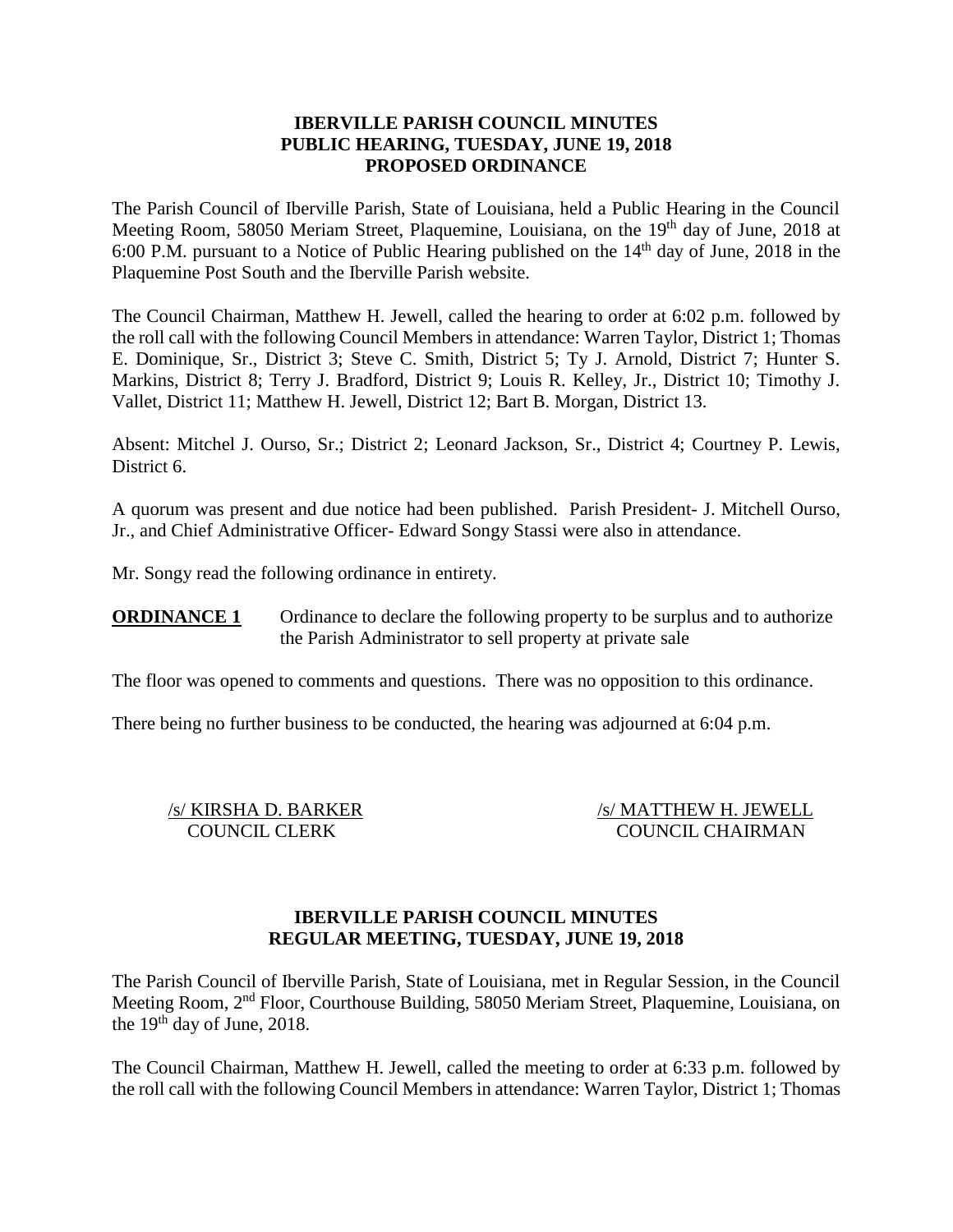E. Dominique, Sr., District 3; Steve C. Smith, District 5; Courtney P. Lewis, District 6; Ty J. Arnold, District 7; Hunter S. Markins, District 8; Terry J. Bradford, District 9; Louis R. Kelley, Jr., District 10; Timothy J. Vallet, District 11; Matthew H. Jewell, District 12; Bart B. Morgan, District 13.

Absent: Mitchel J. Ourso, Sr.; District 2; Leonard Jackson, Sr., District 4.

Parish President- J. Mitchell Ourso, Jr., Chief Administrative Officer- Edward Songy and Legal Counsel- Scott Stassi were also in attendance.

A quorum was present and due notice had been published on the  $14<sup>th</sup>$  day of June, 2018. The Pledge of Allegiance followed.

Council Chairman Jewell called for anyone wanting to make public comments to register with the Clerk. No one registered to speak.

## PRESENTATIONS AND APPEARANCES

None.

## APPROVAL OF MINUTES

Upon a motion by Councilman Taylor, and seconded by Councilman Dominique, it was moved to wave the reading of the minutes of May 15, 2018 and approve as written. The motion having been duly submitted to a vote was duly adopted by the following yea and nay votes on roll call:

YEAS: Taylor, Dominique, Smith, Lewis, Arnold, Markins, Bradford, Kelley, Vallet, Morgan. NAYS: None. ABSTAIN: None. ABSENT: Ourso, Jackson.

The motion was declared adopted by the Chairman.

### PRESIDENT'S REPORT

President Ourso reported on the following:

- President Ourso stated the Human Resources Director, Ms. Charlene Siplin works hard on the Summer Student Worker Program. There are 24 summer student workers and only 4 of them are registered to vote. He stated any student workers that are hired will not begin employment until they are registered to vote.
- Pictures of the Alligator Bayou Floodgate construction were presented to the Council. He is hoping to have this project complete in July.
- A picture of the Council on Aging Facility in Maringouin was also presented. They are hoping to have the facility completed by the end of the year.
- The Parish's Rifle Range project has had rain delays, which has delayed the sidewalk construction. A two inch water line has been added to provide water to the facility. There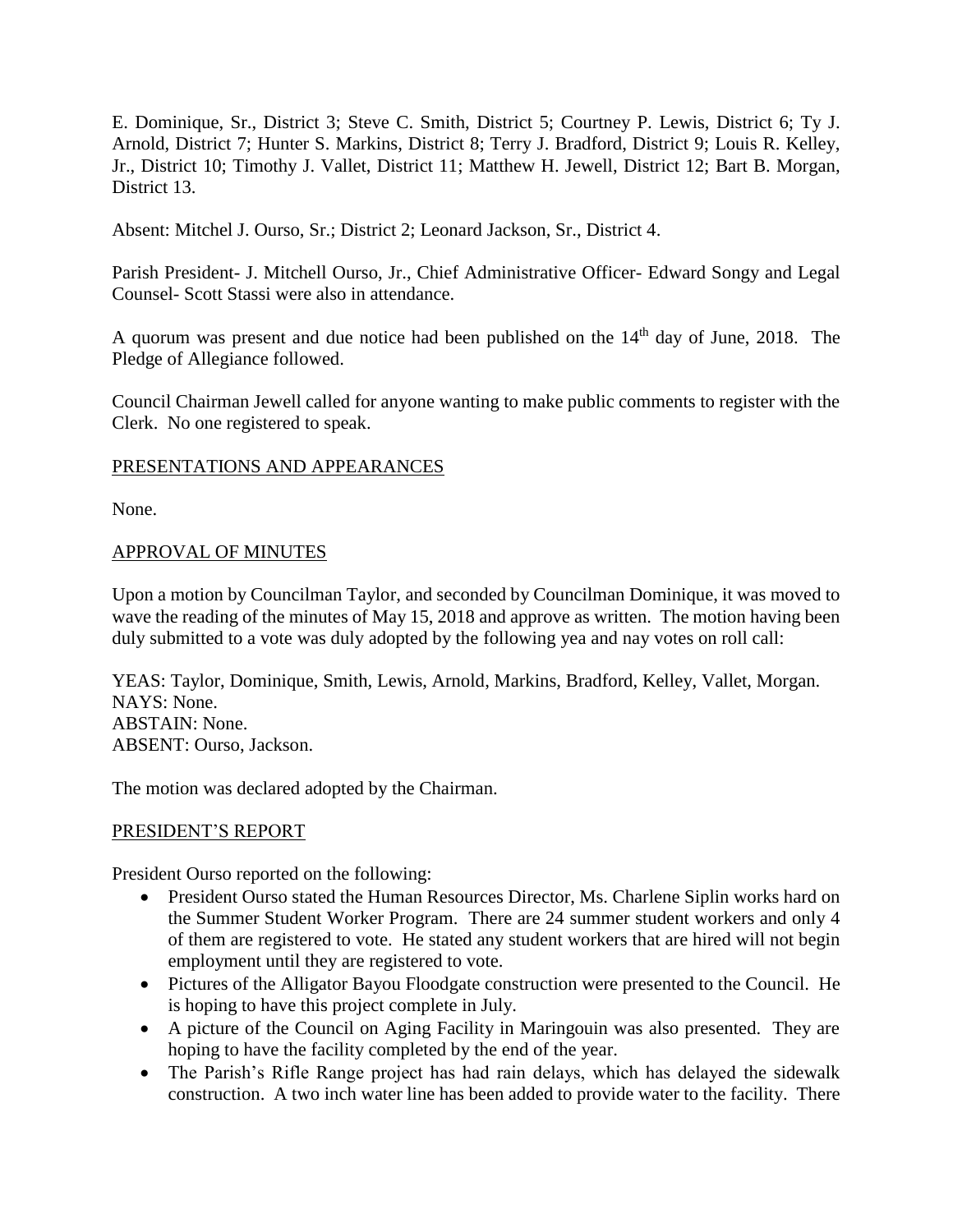is no power at this time but the Parish is currently working with Shintech and Entergy for the right of way. President Ourso is hoping to have the rifle range project complete by the end of the year.

- The Courthouse roof repairs have been rain delayed.
- The glass on the third floor is out and has to be changed, it is being advertised right now for bid. Glass is very expensive and it could cost between \$300,000 to \$ 400,000.
- CRISIS is an organization that will be the liaison for the new bill for the 5 Parish delegation and taxing authorities to fund the proposed south bridge. The bill was filed by Senator Rick Ward, III and signed by the Governor. The meeting will be on July 28, 2018 from 3:30 to 5:00 pm to come up with a funding mechanism between the 5 parishes for the proposed south bridge.
- Shintech officials are starting to scratch the ground for the SPP 3 plant. The property is in an industrial area near Troxclair Road. It is not an ITEP project.
- President Ourso announced to the Council that he canceled his knee replacement surgery since there are so many ongoing projects in the Parish.

## CHAMBER OF COMMERCE REPORT

Mr. Hank Grace thanked the Council for their support of the ITEP Taminico resolution. The City of St. Gabriel and the Iberville Parish School Board also voted to support the project. He also has a letter of support from Sheriff Stassi. Mr. Grace also stated he may be back before the Council with a resolution of support for another Shintech project that President Ourso spoke about.

### FINANCIAL REPORT

Finance Director, Randall Dunn stated the financial statements have been sent out. He would like to make the Council aware there is a new consolidated fund #122 for the Bayou Pigeon and Bayou Sorrel Fire Departments.

Councilman Bradford asked if the general fund is \$6 million less than last year. Mr. Dunn stated the tax obligations were just fulfilled in May so throughout the rest of this year the general fund will be going back up. The collections are going up and down throughout the months, but the fund is still much higher than it was four years ago.

# OLD BUSINESS

# **ORDINANCE IPC# 008-18**

# **ORDINANCE TO DECLARE THE FOLLOWING PROPERTY TO BE SURPLUS AND TO AUTHORIZE THE PARISH ADMINISTRATOR TO SELL PROPERTY AT PRIVATE SALE**

WHEREAS the Parish of Iberville owns the property listed below which was acquired via an Act of Donation recorded in the official records for the Parish of Iberville at CB 676 E 209.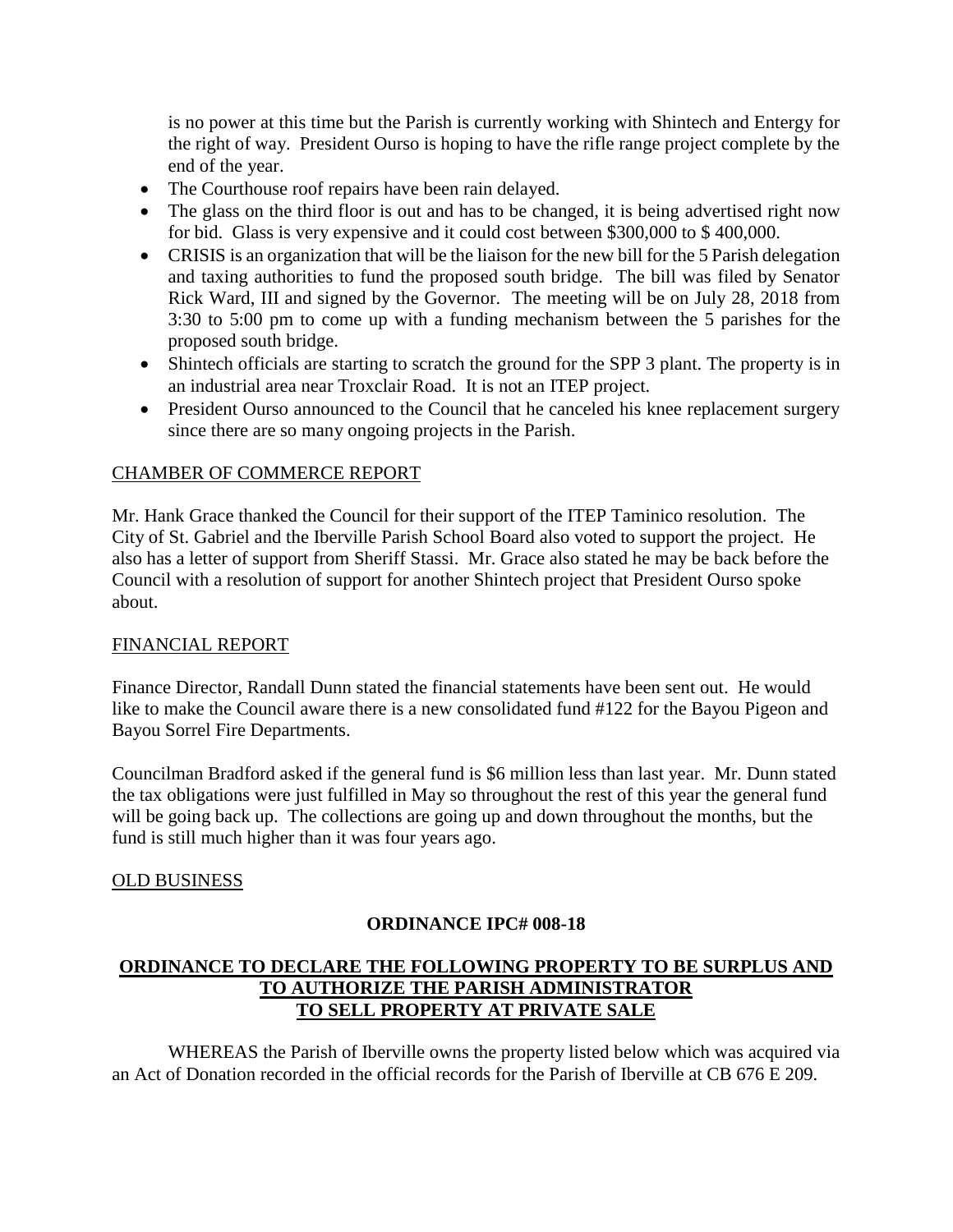WHEREAS the property described below is not needed for public purposes and should be declared surplus and sold pursuant to Louisiana law.

WHEREAS it is beneficial for the property to be returned to commerce.

WHEREAS the adjacent property owners, Travis Simmons and Romona Morgan, have maintained the property.

1.) Parcel # 0200370820

Physical Address: Ware Drive Brief Property Description: Lots 130 & 143 West Terrace Sub. Fr. Ware Dr. Secs. 18 & 19 T9SR12E Buyer: Travis Simmons and Romona Morgan Sale Price: \$6,000.00

BE IT ORDAINED that the property described above is not needed for public purposes and is declared to be surplus and should be returned to commerce.

BE IT FURTHER ORDAINED that the property described above shall be sold to Travis Simmons and Romona Morgan for \$6,000.00.

BE IT FURTHER ORDAINED that all ordinances or resolutions or parts thereof in conflict herewith are hereby repealed.

BE IT FURTHER ORDAINED should any part of this ordinance be declared null, void, invalid, illegal or unconstitutional, the remainder of the said ordinance shall remain in full force and effect.

This ordinance shall become effective on this the 19<sup>th</sup> day of June, 2018.

The foregoing ordinance, which was previously introduced at a regular meeting of the Parish Council on May 15, 2018, and a summary thereof having been published in the official journal, the public hearing on this ordinance held on the 19<sup>th</sup> day of June, 2018, at 6:00 p.m., in the Council Meeting Room, 58050 Meriam Street, Plaquemine, Louisiana, was brought up for final passage with a motion by Councilman Smith, and seconded by Councilman Arnold, having been duly submitted to a vote, the ordinance was duly adopted by the following yea and nay vote on roll call:

YEAS: Taylor, Dominique, Smith, Lewis, Arnold, Markins, Bradford, Kelley, Vallet, Morgan. NAYS: None. ABSTAIN: None. ABSENT: Ourso, Jackson.

The ordinance was declared adopted by the Chairman on 19<sup>th</sup> day of June, 2018.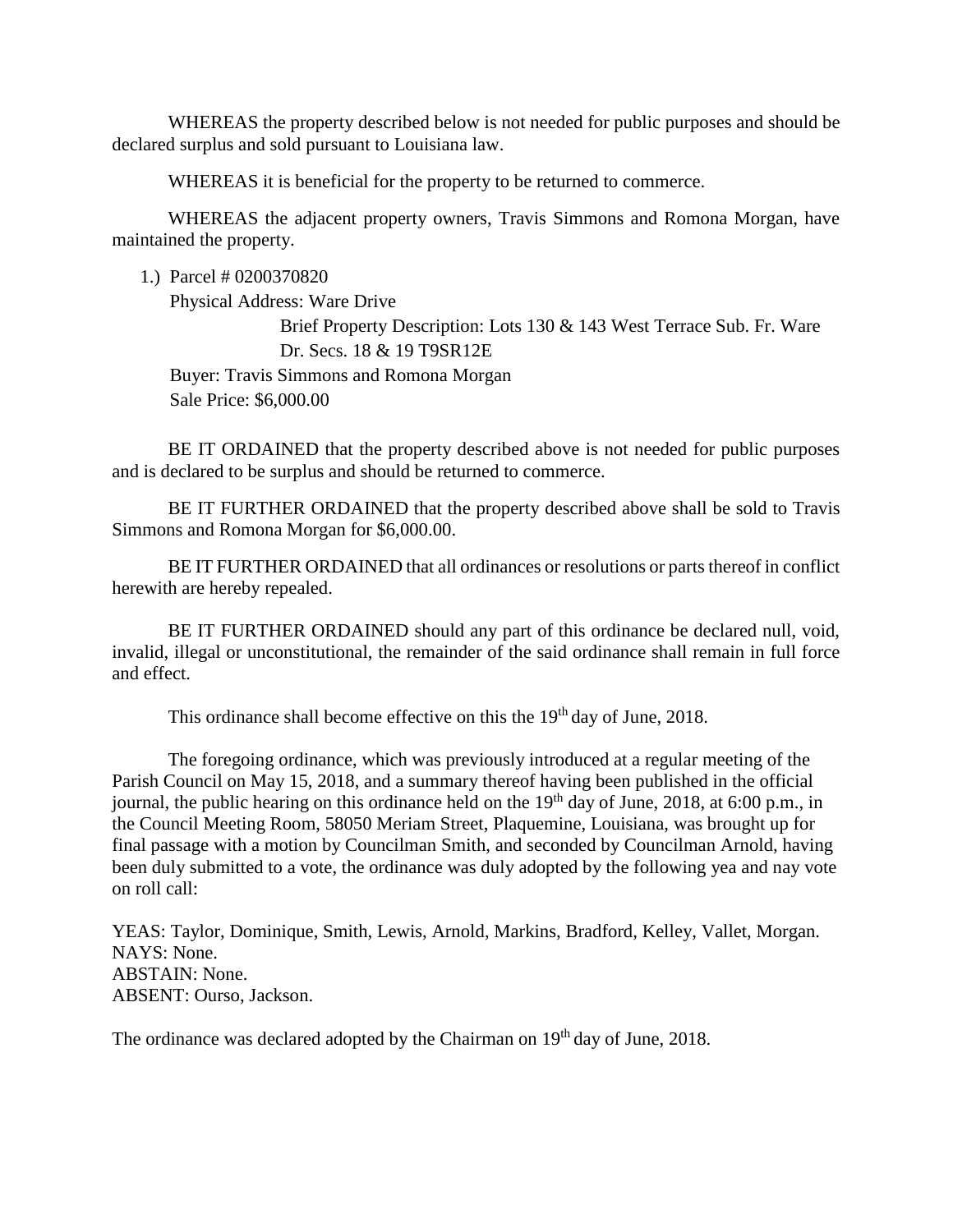#### NEW BUSINESS

A) Introduction of Ordinances

The following ordinances were introduced by Mr. Songy:

- 1) Ordinance to adopt the millage rates for the tax year 2018
- 2) Ordinance to declare the following property to be surplus and to authorize the Parish Administrator to sell property to Matthew & Barbara Thomas at private sale

Upon a motion by Councilwoman Lewis, seconded by Councilman Taylor, it was moved that a public hearing be held on Tuesday, July 24, 2018 at 6:00 p.m. on the introduced ordinances.

The motion having been duly submitted to a vote, was duly adopted by the following yea and nay votes on roll call:

YEAS: Taylor, Dominique, Smith, Lewis, Arnold, Markins, Bradford, Kelley, Vallet, Morgan. NAYS: None. ABSTAIN: None. ABSENT: Ourso, Jackson.

The motion was declared adopted by the Chairman on June 19, 2018.

B) Motion to reschedule the July 17, 2018 Council Meeting to Tuesday, July 24, 2018 due to the Annual NACo Convention.

Upon a motion by Councilman Vallet, and seconded by Councilman Markins, it was moved to reschedule the July 17, 2018 Council Meeting to Tuesday, July 24, 2018 due to the Annual NACo Convention. The motion having been duly submitted to a vote was duly adopted by the following yea and nay votes on roll call:

YEAS: Taylor, Dominique, Smith, Lewis, Arnold, Markins, Bradford, Kelley, Vallet, Morgan. NAYS: None. ABSTAIN: None. ABSENT: Ourso, Jackson.

The motion was declared adopted by the Chairman.

# RESOLUTION COMMITTEE REPORT

The Resolution Committee met on Tuesday, June 19, 2018 at 6:04 p.m., followed by the roll call with the following Resolution Committee Members only in attendance: Smith, Vallet, Lewis Arnold, Kelley, Markins, Morgan, Dominique.

Absent: Jackson.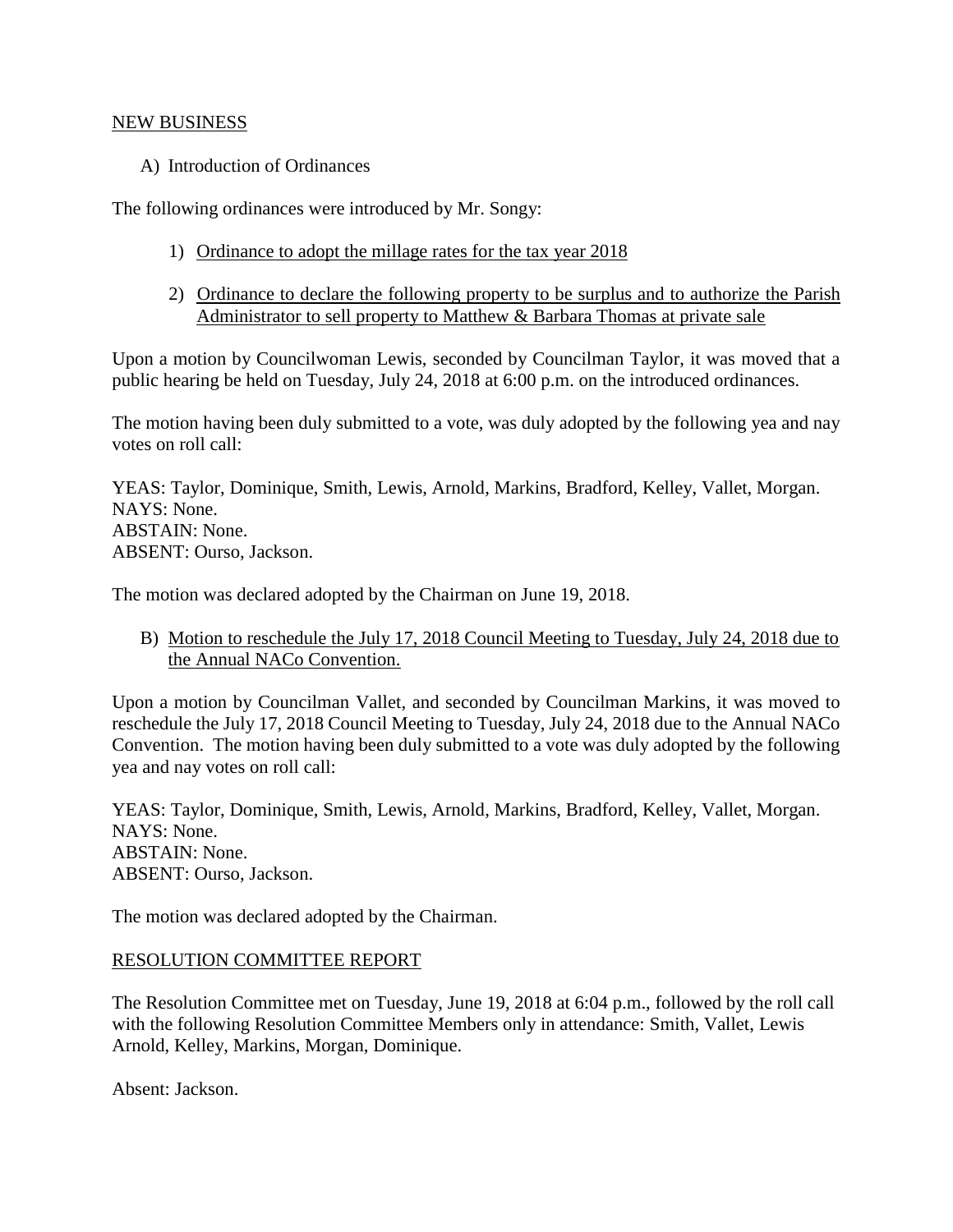The following resolutions were read aloud by Mr. Songy:

- A) Resolution to select the Official Journal for the Iberville Parish Council for the period beginning July 1, 2018 and ending June 30, 2019
- B) Resolution to declare the following property to be surplus and to authorize the Parish Administrator to sell property at public sale

Councilman Vallet made a recommendation to forward the resolutions to the regular meeting, seconded by Councilman Dominique. The recommendation having been duly submitted to a vote was duly adopted by the following yea and nay votes on roll call by Resolution Committee Members only:

YEAS: Smith, Vallet, Lewis, Arnold, Kelley, Markins, Morgan, Dominique. NAYS: None. ABSTAIN: None. ABSENT: Jackson.

The recommendation was declared adopted by the Chairman to forward this item to the regular meeting.

# RESOLUTION COMMITTEE REPORT- DURING THE REGULAR MEETING

# **RESOLUTION IPC# 2018-008**

# **RESOLUTION TO SELECT THE OFFICIAL JOURNAL FOR THE IBERVILLE PARISH COUNCIL FOR THE PERIOD BEGINNING JULY 1, 2018 AND ENDING JUNE 30, 2019**

The following resolution was introduced by Councilman Taylor, and seconded by Councilman Bradford.

WHEREAS, La. R.S. 43:141 provides that a Parish Council at its first meeting in June of each year shall select a newspaper as official journal for its Parish for a term of one (1) year.

WHEREAS, La. R.S. 43:142 further provides that the newspaper selected shall have been published in an office physically located in the Parish in which the governing body is located for a period of five (5) years proceeding.

WHEREAS, the Post-South newspaper is the only qualifying newspaper within the Parish of Iberville that meets the statutory criteria to be classified as the official parish journal.

WHEREAS, for the purposes of meeting the requirements of La. R.S. 43:150, the name and address, effective date of selection and the period for which the selection is effective of the official journal be filed with the Secretary of State.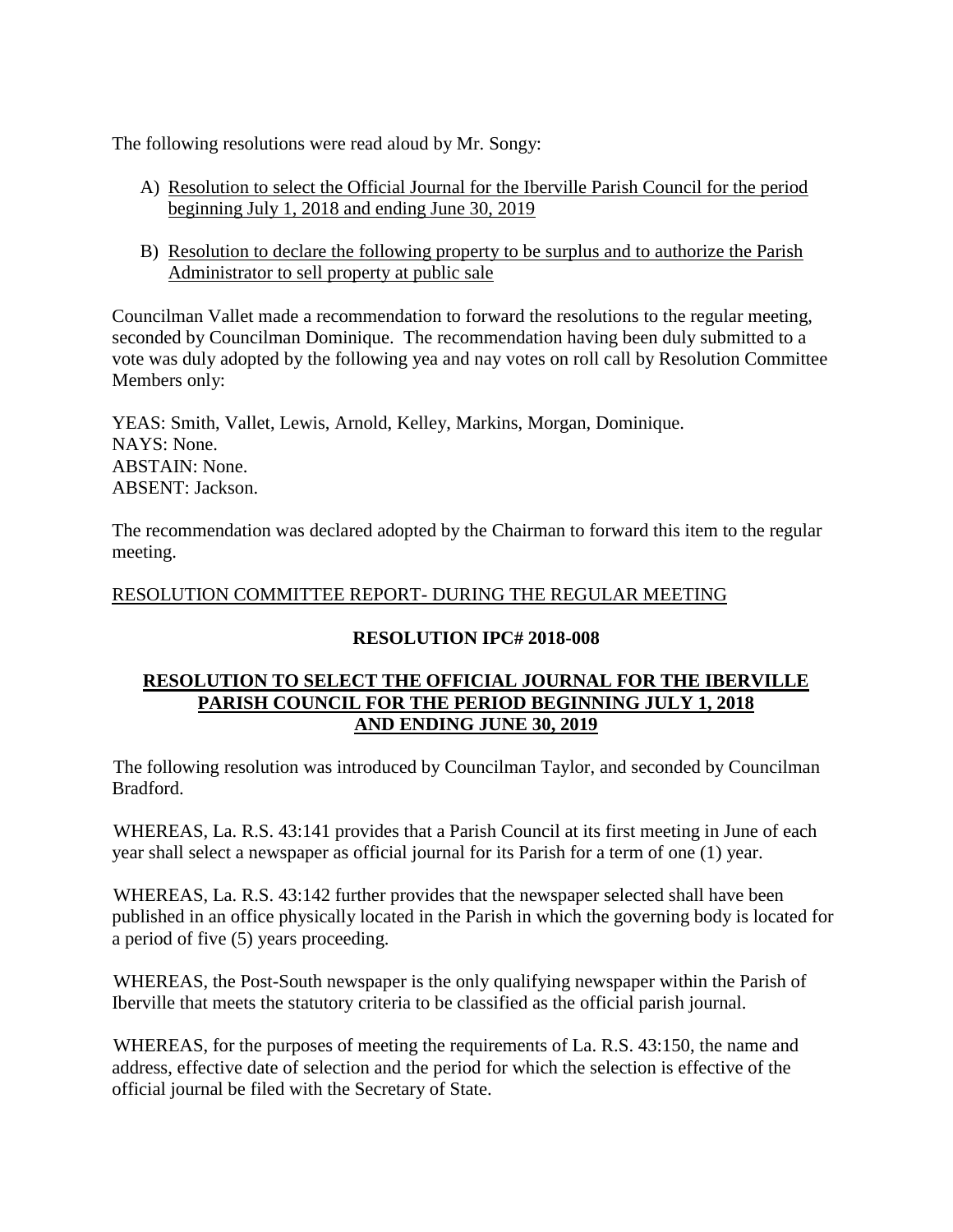NOW, THEREFORE, BE IT ORDAINED, by the Iberville Parish Council as follows: "That the 'Post South' newspaper be selected as the official journal for the Iberville Parish Council for the period of July 1, 2018 through June 30, 2019."

The above resolution was duly adopted in regular session on this  $19<sup>th</sup>$  day of June, 2018 by the following votes on roll call:

YEAS: Taylor, Dominique, Smith, Lewis, Arnold, Markins, Bradford, Kelley, Vallet, Morgan. NAYS: None. ABSTAIN: None. ABSENT: Ourso, Jackson.

The resolution was declared adopted by the Chairman on the 19<sup>th</sup> day of June, 2018.

### **RESOLUTION IPC# 2018-009**

## **RESOLUTION TO DECLARE CERTAIN USED MOVABLE PROPERTY AS SURPLUS PROPERTY AND TO BE SOLD AT PUBLIC AUCTION IN ACCORDANCE WITH LOUISIANA LAW**

 The following resolution was introduced by Councilman Taylor, and seconded by Councilman Bradford.

 WHEREAS, the Parish of Iberville, through its Parish Council, has been requested to declare certain used movable property which is no longer required as surplus property.

 WHEREAS, La. R.S. 49:125 provides that a political subdivision is authorized to sell surplus movable property at public auction, and is authorized to employ a qualified licensed auctioneer to handle the said sale or to receive sealed bids for the sale of the surplus property.

NOW, THEREFORE, BE IT RESOLVED, by the Iberville Parish Council as follows;

 "That the used movable property identified on the attached Exhibit "A" be declared surplus movable property and that the items be sold at public auction or by sealed bid in accordance with Louisiana law after due public notice is published in the official journal of the Parish.

The above resolution was duly adopted in regular session this  $19<sup>th</sup>$  day of June, 2018, by the following vote on roll call;

YEAS: Taylor, Dominique, Smith, Lewis, Arnold, Markins, Bradford, Kelley, Vallet, Morgan. NAYS: None. ABSTAIN: None. ABSENT: Ourso, Jackson.

The ordinance was declared adopted by the Chairman on the 19<sup>th</sup> day of June, 2018.